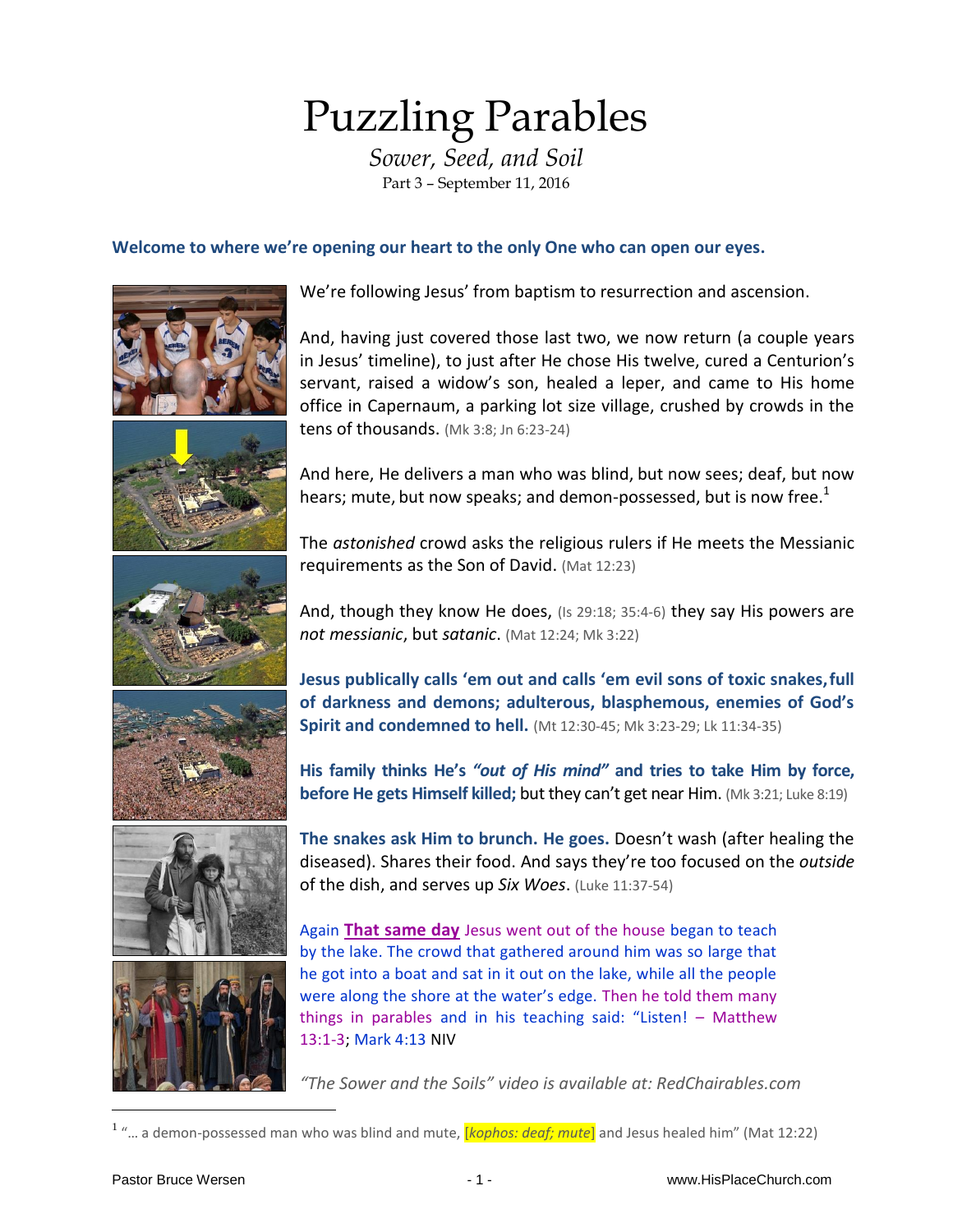He taught them many things by parables, and in his teaching said: "Listen! A farmer went out to sow his seed. As he was scattering the seed, some fell along the path, and the birds came and ate it up. Some fell on rocky places, where it did not have much soil. It sprang up quickly, because the soil was shallow. But when the sun came up, the plants were scorched, and they withered because they had no root. Other seed fell among thorns, which grew up and choked the plants, so that they did not bear grain. Still other seed fell on good soil. It came up, grew and produced a crop, multiplying thirty, sixty, or even a hundred times." Then Jesus said, "He who has ears to hear, let him hear." When he was alone, the Twelve and the others around him asked him about the parables. … Then Jesus said to them, "Don't you understand this parable? How then will you understand any parable? The farmer sows the word. Some people are like seed along the path, where the word is sown. As soon as they hear it, Satan comes and takes away the word that was sown in them. Others, like seed sown on rocky places, hear the word and at once receive it with joy. But since they have no root, they last only a short time. When trouble or persecution comes because of the word, they quickly fall away. Still others, like seed sown among thorns, hear the word; but the worries of this life, the deceitfulness of wealth and the desires for other things come in and choke the word, making it unfruitful. Others, like seed sown on good soil, hear the word, accept [retain] it, and [by persevering] produce a crop — thirty, sixty or even a hundred times what was sown." - Mark 4: 2-10; 13-20 NIV







#### **What is the** *seed?* **God's** *Word spread* **in the** *world***.**

*So***, what are** *we? The soil that receives the Word***.**

Makes sense, since Adam was *formed from the ground*, and we are *dust*. (Gen 2:7; 3:19)

Farmers would cast seed on the ground, and scratch it in to even it out. **Jesus places His listeners into four categories** by simply and brilliantly portraying them as soils. And in so doing, **simultaneously reveals Satan's three weapons against our reception.**

*"Some people are like seed along the path, where the word is sown."*

**Paths are trampled on and become** *hardened***,** which prevents the Seed from even sinking in. **They either don't comprehend, or just mistrust, the idea of grace and goodness freely given.**

1. **Our soil might be impenetrable.**

Closed mind. Calloused heart. Noncompliant will. Concrete path. **The result of our past, our pride, and even misguided self-protection.**

**When the Lord calls us to open up in a deeper way to His Word and our growth, Satan will peck away at our fear and pride.**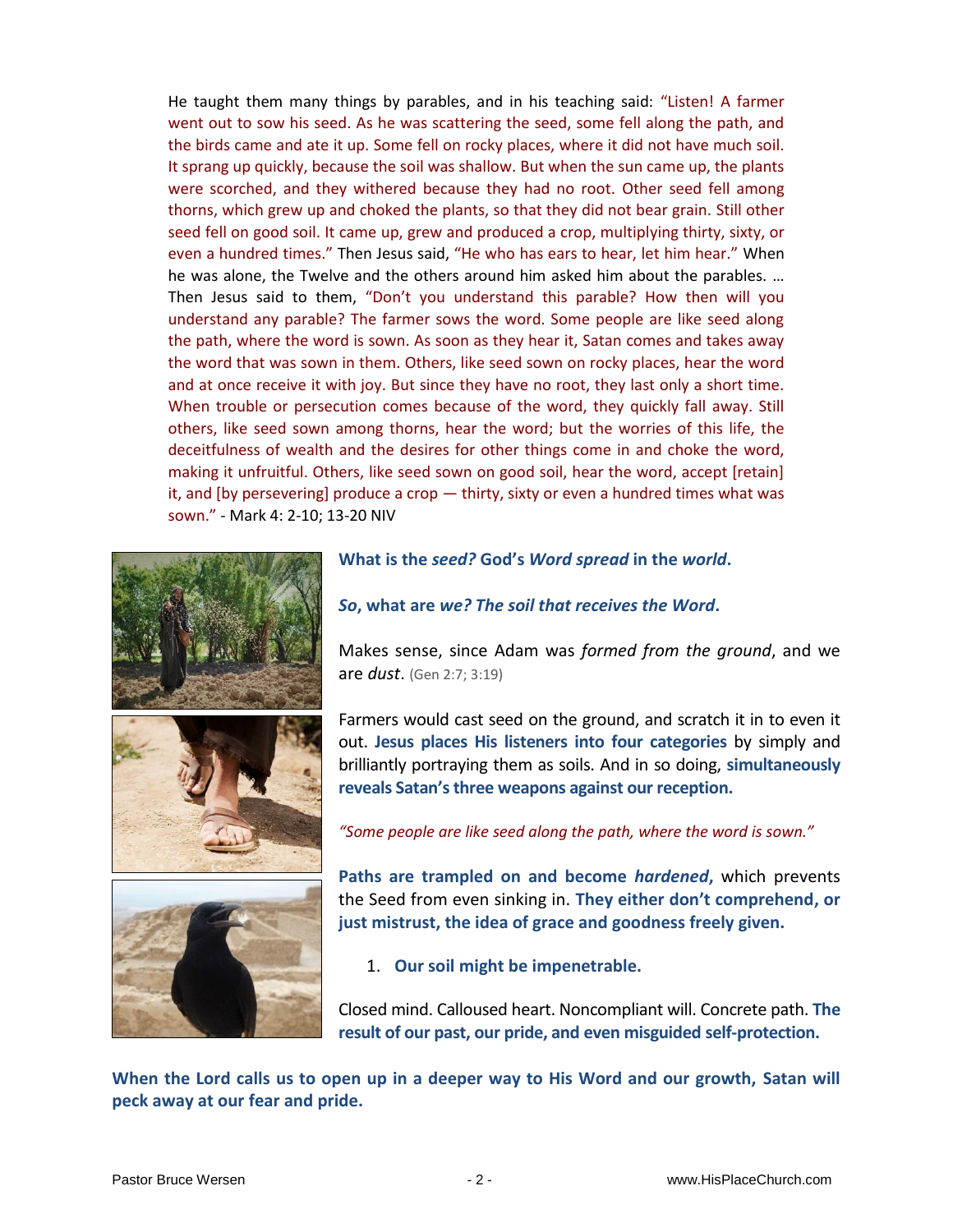*"Don't you fear what God will demand that you change?"*

*"What will others think if you admit your faults and flaws?"*

*"Aren't you angry with God for all the hurt you've suffered?"*

*Peck. Peck. Peck.* 

## **See it for what it is: the tactic used on a hardened heart.**

Whatever the cause of a compacted heart, our enemy doesn't care; he'll take advantage of whatever opportunity you afford him.

Don't fall into the enemy's hands … *or beak*. Peck. Peck. Peck.

## **Trust God. Humble yourself. And, forgive** *whatever* **needs forgiveness.**





[If you want to be the good soil, you must] … humbly accept the word planted in you … – James 1:21b NIV

**Open your mind. Soften your heart. And, surrender your will.**

**Or, you'll be robbed of all that could've been.**

*"Others, like seed sown on rocky places, hear the word and at once receive it with joy. But since they have no root, they last only a short time."*

It was common for shallow soil to conceal the limestone just beneath the surface.

This dirt held the heat, causing the seed to sprout quicker, water to evaporate quicker, and the plants to wither quicker.

**These are those who emotionally, impulsively, welcome God's Word but with short-lived enthusiasm.**

2. **Our soil might be shallow.**

**Truth sinks in a** *little***; but, it never really takes root.**

## **That's why those first to** *germinate* **are generally first to** *terminate!*

Know how to tell how deep you're roots reach? *Turn up the heat!*

**Our roots are revealed by how we respond when the heat is on.**